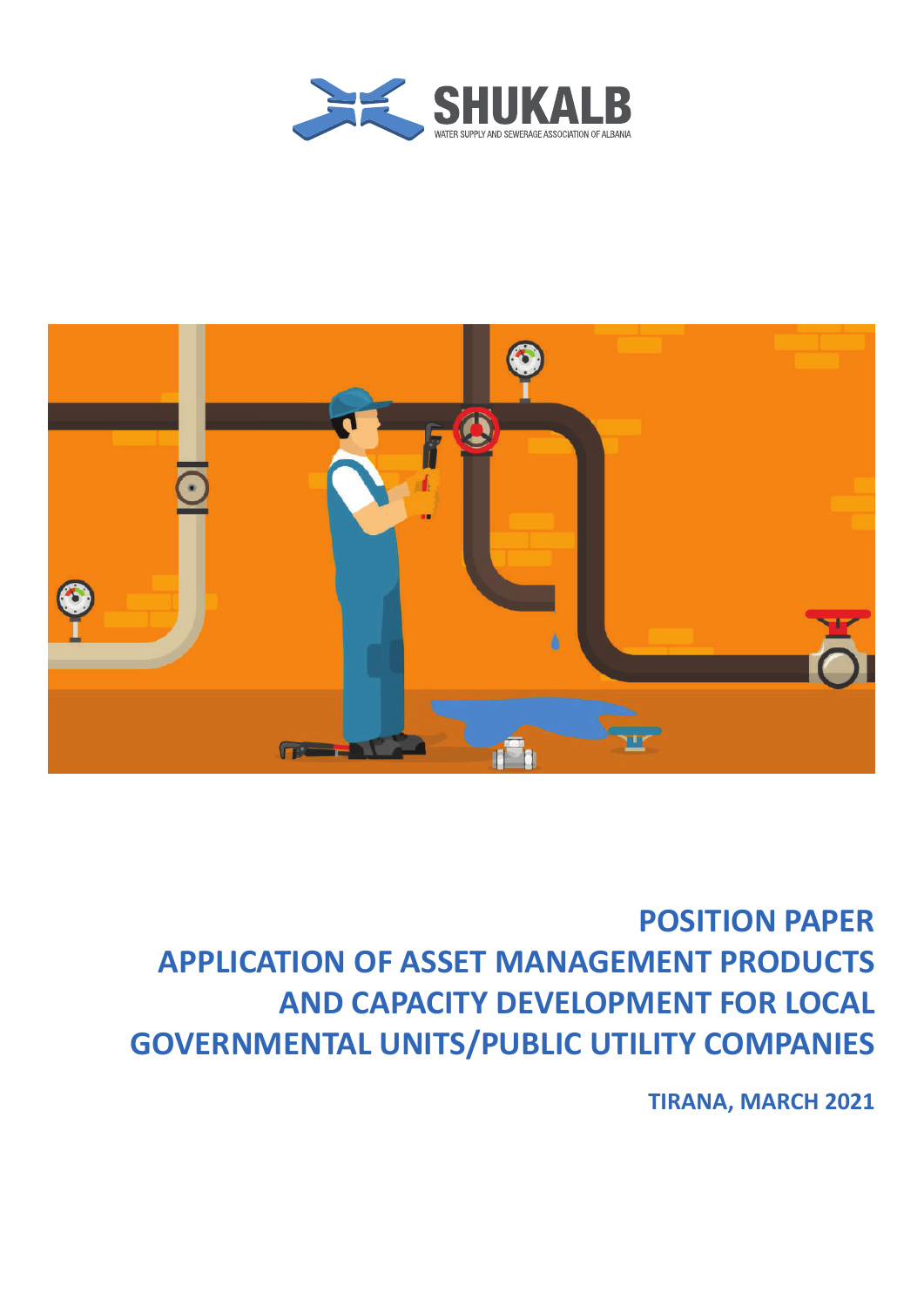#### Contents  $\begin{array}{ccccccccccccc} \bullet & \bullet & \bullet & \bullet & \bullet & \bullet & \bullet \end{array}$ . . . . . . . . . . . . . . . . . . .  $\bullet$

. . . . . . . . . . . . . . . . .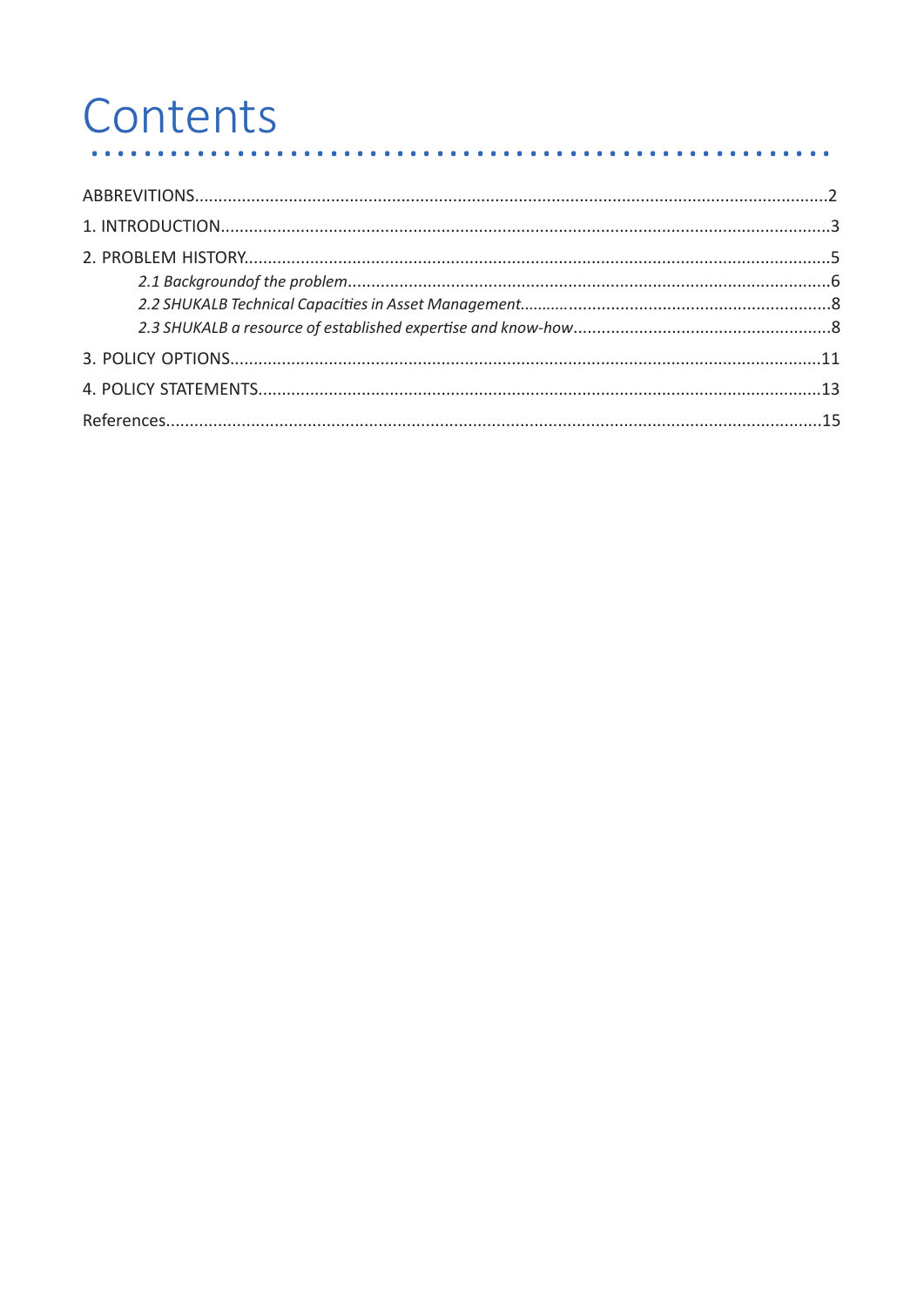# Abbreviations ........................................................

| Albanian Association of Municipalities                                   |  |  |
|--------------------------------------------------------------------------|--|--|
| Association for Local Autonomy                                           |  |  |
| Asset Management                                                         |  |  |
| European Bank for Reconstruction and Development                         |  |  |
| Albanian Water Regulatory Authority                                      |  |  |
| European Union                                                           |  |  |
| European Investment Bank                                                 |  |  |
| The Deutsche Gesellschaft für Internationale Zusammenarbeit GmbH         |  |  |
| Government of Albania                                                    |  |  |
| Integrated Asset Management                                              |  |  |
| Information and Communication Technology                                 |  |  |
| European Investment Bank                                                 |  |  |
| International Financial Institutions                                     |  |  |
| International Water Association                                          |  |  |
| International Association of Water Service Companies in the Danube River |  |  |
| Catchment Area                                                           |  |  |
| Kreditanstalt für Wiederaufbau                                           |  |  |
| Local Governmental Units/Public Utility Companies                        |  |  |
| Network of Associations of Local Authorities of South East Europe        |  |  |
| Operation & Maintenance                                                  |  |  |
| Regional Capacity Development Network for Water and Sanitation Services  |  |  |
| <b>United Nations</b>                                                    |  |  |
| The World Bank                                                           |  |  |
| Water Supply and Sanitation                                              |  |  |
|                                                                          |  |  |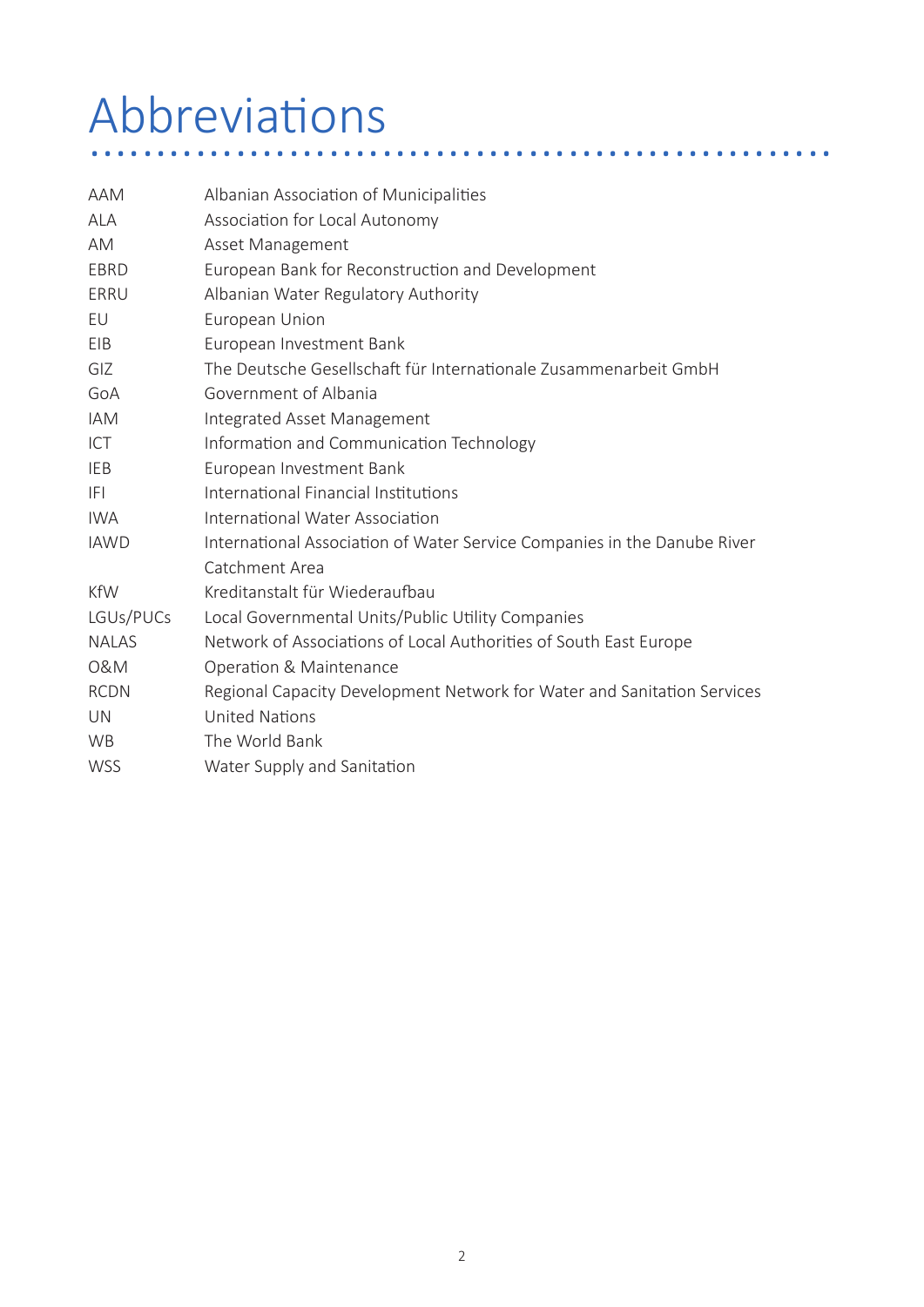# Introduction 1 ........................................................ ........

This position paper is prepared in frame of Project "Delivering Capacity Development Products for Water Supply and Sanitation Utilities in Albania" financed by the Project "Regional Capacity Development Network for Water and Sanitation Services" (RCDN). Project overall objective is to improve the capacities of responsible staff in municipalities and water utilities in charge for provision of water supply and sanitation services to citizens, through the delivery of high-quality capacity development products and engagement of both municipal decision makers and management of water utilities.

As SHUKALB's particular focus of work is to provide capacity development and performance improvement products, the specific objective of the project is to expand capacity development offer and delivery for the municipalities and water utilities in Albania, particularly related to the topics of Capital Infrastructure Investment Projects, Integrated Asset Management, and Wastewater Collection and Treatment Infrastructure Projects. Another distinctness of the project is to create an enabling environment through advocacy and lobbying activities in relation to these topics. Through the ongoing work with the project, a Joint Advocacy Strategy has been developed together with the Albanian Association of Municipalities (AAM) and Association for Local Autonomy (ALA), as a result of which a Position Paper is being developed converging to available asset management best practice and its benefits.

Management of assets can no longer be purely reactive. This Position Paper is SHUKALB's takeover attempt to boost Local Governmental Units/Public Utility Companies (LGUs/PUCs) attendance in utilization of Asset Management (AM) existing offer, as well as gain stakeholders' additional interest and support in AM capacity development to PUCs.

This set of work papers is developed to guide Municipalities, donors, and financing institutions on AM by highlighting the most recent developments that are taking place in Albania and in the countries of the region. In this context, SHUKALB, AAM and ALA's advocating role, as defined in the Advocacy Joint Strategy document will be to foster stakeholders' attention on need to upgrade technical capacities at PUC level, given the complexities of circumstances in which municipalities and water utilities are faced with. While 'struggling' to provide sustainable water supply and sanitation service the utilities should also comply with quality and environmental standards of European Union (EU) Acquis.

The Position Paper seeks to address the challenges of water utilities with an aging water and wastewater infrastructure, the decreased or limited funding sources, and need to adopt Information and Communication Technology (ICT) in water sector. Significance of this paper stands in promoting Integrated Asset Management (IAM) best practice, as well as SHUKALB's offer with regard to LGU/PUCs' capacity development plans. Main goal is to establish a closer cooperation with 'players' such as Governmental agencies, donors, municipalities and water utilities, on asset management gaps and opportunities and help municipalities and water utilities respond to asset management drivers in a more proactive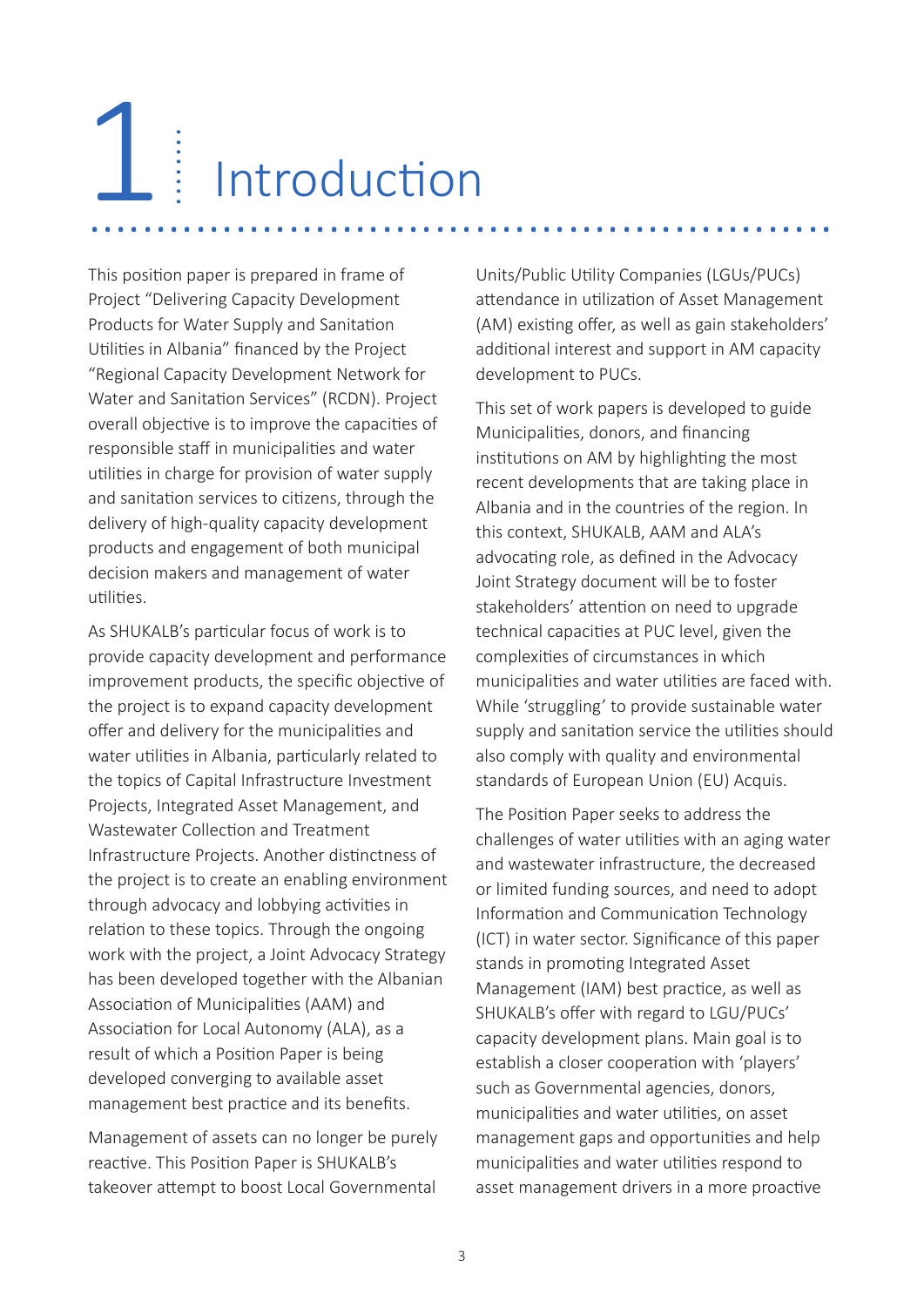way. It is designated with the intention to approach Donors and International Financial Institutions (IFI) engaged in water sector with a request for supporting LGUs/PUCs with AM Capacity Development products.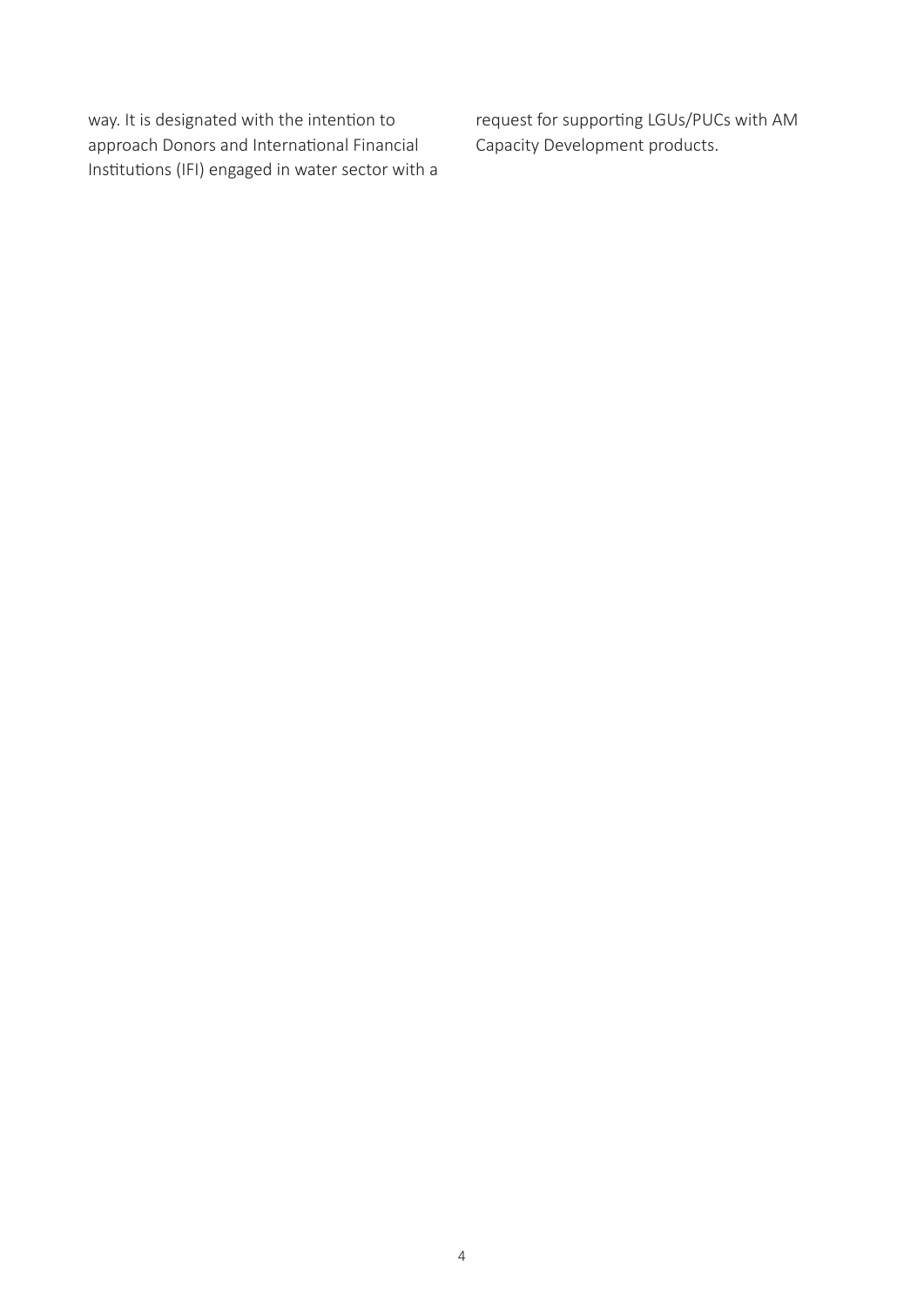# Problem History 2 Li Problem History

According to the ERRU's (the Albanian Water Regulatory Authority) 'Water Sector Performance Report' for year 2020, performance indicators show that the situation in the sector appears to have worsened as compared to 2019 with regards to non-revenue water, affordability of direct Operation & Maintenance (O&M) costs for water and wastewater infrastructure, payment collection and water supply coverage indicators. The sewage coverage indicator has remained the same, whereas a slight improvement is noted in other indicators, such as water metering, supply duration, staff efficiency/1000 water supply connections. Drop off performance is explained with the effects of pandemics and the powerful earthquake that hit the country at the end of 2019.

Water utilities have historically faced financial difficulties, where in most of the cases it is the Central Government which intervenes to ensure continuity of work. Financial situation of utilities appears to have not improved compared to previous years, even though there was a recovery plan approaching the sector on several aspects. According to ERRU, financial situation in some municipalities was so problematic they could not even cover social and health insurances of respective staff. During the last year, utilities were subsidized with an amount of 720 M All or around 6 M EURs. In the previous years, such funds were used as an incentive to increase performance, while during the last year, subventions were used for mitigation of pandemic effects. For most of the utilities, subvention was used to cover financial gaps created due to situation with COVID 19.

According to utilities' reporting, 21% of subventions went for the pandemics. Another 21% share of subventions went for electricity, which is an old issue that ERRU has always pointed out the need to have it settled through central government, given that the accumulated debt on behalf of Albanian Energy Supply Operator (in Albanian OSHE, today FSU) is 70M EUR and it is just impossible to be repaid by utilities themselves. These conditions testify the extremely unfavourable financial situation of LGUs/PUCs, which are under stress of supporting costs other than salaries. Understandably, required finances for capacity development related measures and application of needed information systems for systematic asset management practices is inexistent.

Current situation regarding management of utility assets in LGUs/PUCs of Albania cannot be considered satisfactory. Investments are mostly carried out when the functionality of the system is jeopardized (meaning it cannot provide for the requested or minimum level of service). There is little understanding among the Municipality and Utility staff of what the AM (Asset Management, ISO 55000) is and what kind of benefits it could bring. Planning processes are not very well organized, and they do not provide a clear vision of the future needs and targeted achievements. Even though Business Plans are intended to be a "living" documents for guiding the LGUs/PUCs into the future, as related to management of water and sewage assets, they run out in identifying the technical and financial needs for assets and in providing information of major asset renewal, rehabilitation, or replacement, so that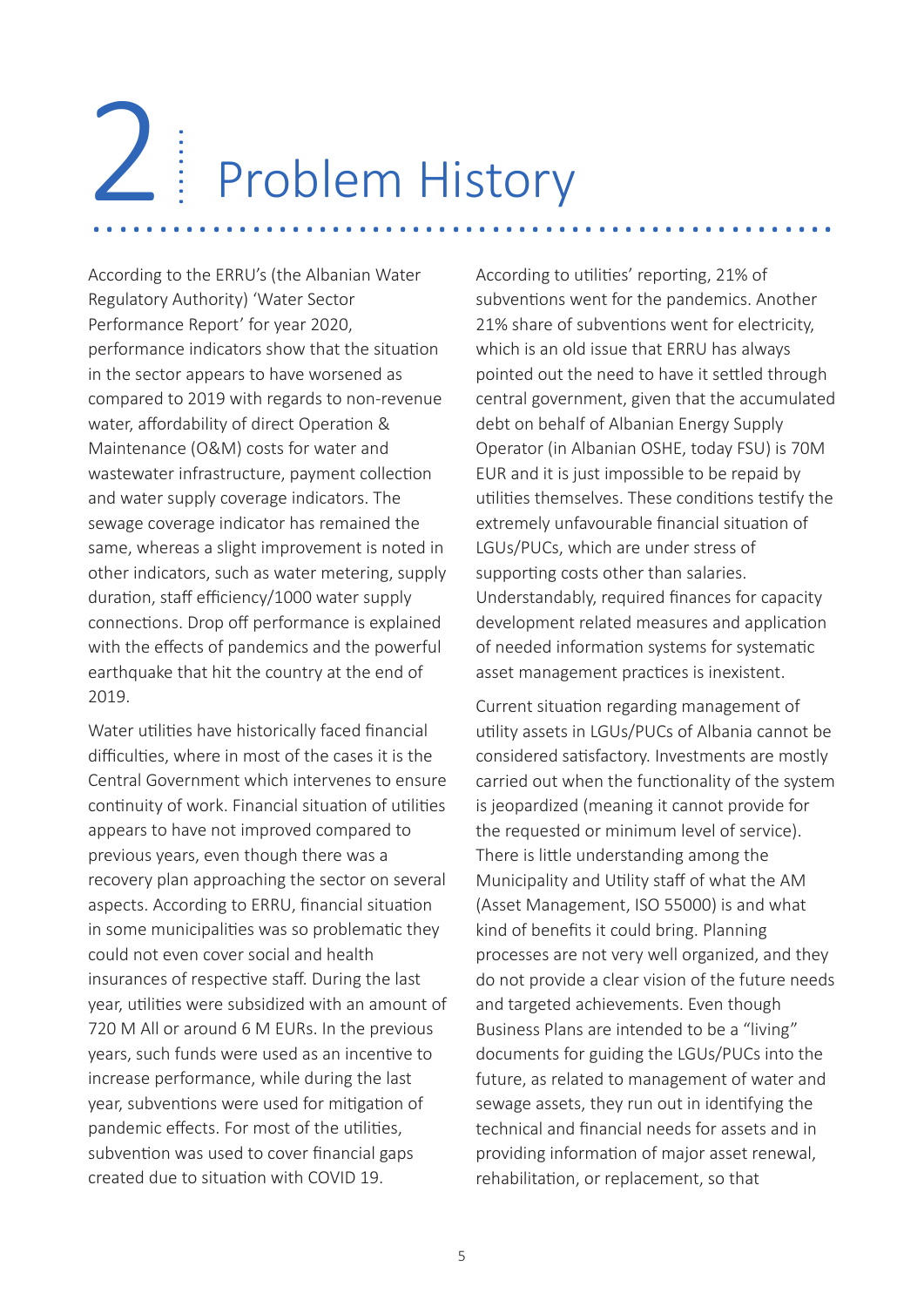LGU/PUC can plan for these major projects and budget accordingly. Mostly, planning of interventions on the assets is done on an ad-hoc basis.

Existing data usually present only inventories and do not provide analysis, therefore it is very unlikely that get used in any kind of decision-making process for the future investments. At the utility level, capacity is low in terms of technical skills and qualified personnel especially in overall management, system operation, maintenance, and assets

sustainable management. Lack of qualified staff in some PUCs exacerbates the problem.

Scale of PUC reporting in general does not include environmental impact data, energy use efficiency, customer relation and satisfaction, Non-Revenue Water reduction, water metering, pressure zoning, peri-urban population outreach, asset inventory and management system, customer base, and more. Except in some LUGs/PUCs, for major part of PUCs, there is no Asset Management practice set forth.

# 2.1 Background of the problem

Public utility assets in Albania are managed by the Public Utilities, and the latest (PUCs) are owned by Local Government (Municipality). All aspects of providing water supply and wastewater services are deeply influenced by the municipal authorities. The most common concerns about implementing AM in Albania include:

- **•** Aging of physical assets
- **•** Lack of financial resources for regular maintenance and capital investments, as well as for rehabilitation or replacement of deteriorated assets
- Lack of basic data on characteristics and location of assets.

The institutional framework and division of responsibilities between municipalities and PUCs involves:

#### **Responsibilities of Municipalities:**

- Overall planning and development in water and sewage sector (having strategic development plans and spatial plans which define the baseline for management of water resources, with directions and priorities)
- Having respective departments in charge of communal services, as well as communal

 inspectors, who monitor functioning of communal services at the municipal level.

- Supervising the work of PUCs over the Supervisory Board and the company's Assembly
- Making decision on water and sewage tariffs upon the proposal made by PUCs

#### **Responsibilities of PUCs:**

- Organizing its work and activities in providing water supply and sewage services to all customers
- Covering all costs through the service tariffs, for the public function to be completely fulfilled.

Water utility companies are more than ever under pressure to improve their overall performance and cost efficiency, while facing the need to preserve or modernize their assets without access to funding at the same time. The aging system makes it increasingly difficult for the water utility companies to provide the services desired by the local government units and required by the local citizens and businesses.

## **An overview of the situation with asset management across its main constituent**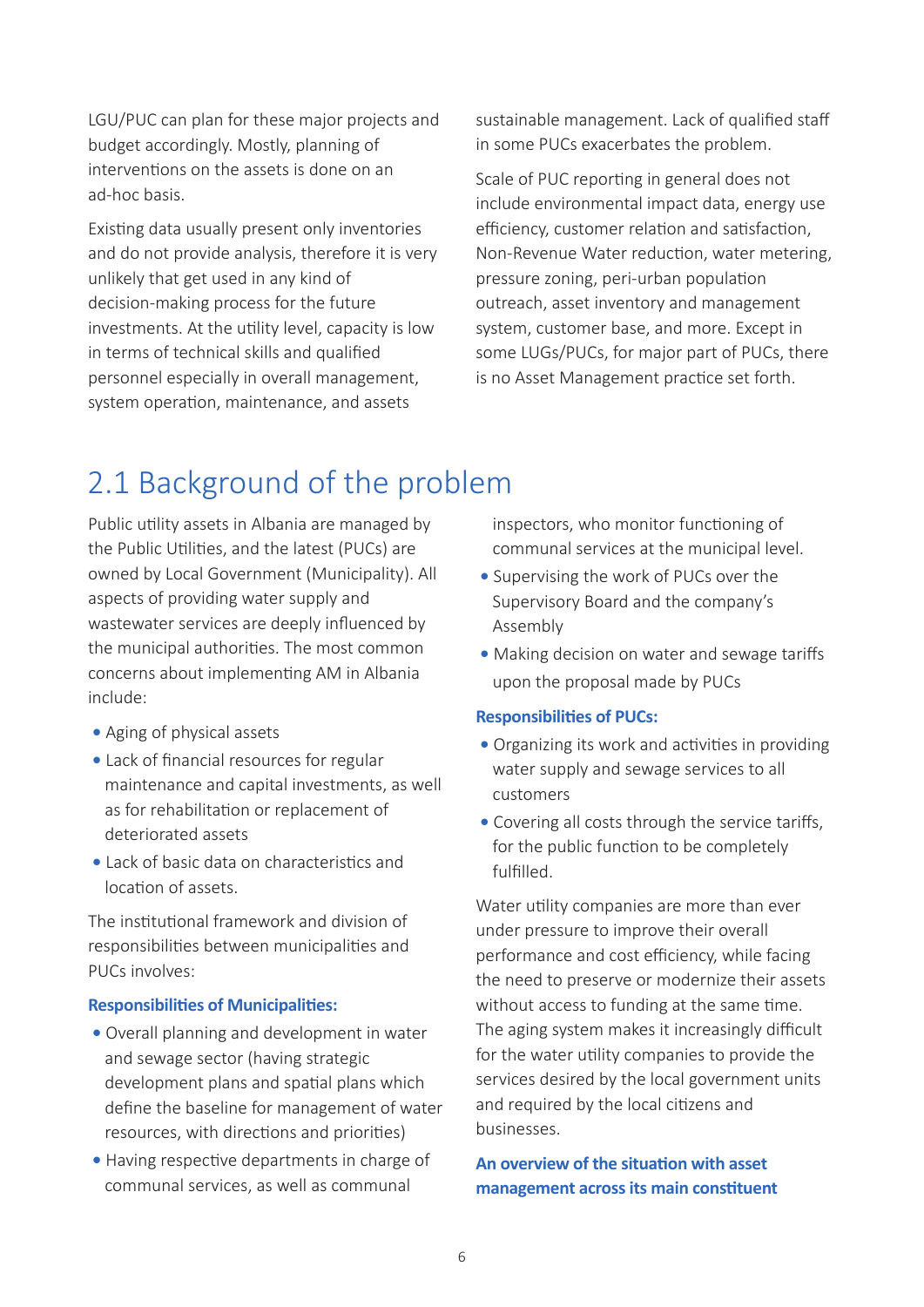#### **components involves:**

**Management.** As operation and maintenance costs increase with the age of fixed assets; the weaker service capacity goes hand in hand with disproportionately high operating costs. Water losses are reportedly one of the main issues that have impact on revenue, increased operational costs, energy waste and wastage of water resources. In most PUCs, maintenance and rehabilitation are insufficient and annual network rehabilitation rates are low. Utility services are normally provided on the basis of respective plans and programs.

**Inventories.** Inventories of assets are very basic with limited data of questionable reliability. Categorizing assets according to the type and characteristics and developing assets hierarchy is usually unknown method in most PUCs. Performance and condition monitoring, risk assessment to help prioritize the most critical assets is crucial for PUCs to have a clear knowledge of the condition of their assets and how they are preforming as to assess the need for minor and major repairs, rehabilitation, or replacement. Albania is not implementing any kind of criticality/risk assessment methodology.

**Maintenance.** Not enough money is spent on preventive and regular maintenance in order to maintain the functionality and good condition of assets. Almost 50% to 70% of the total revenues are spent on salaries and electricity. Maintenance in many of PUCs is performed when failure already occurs, and the budget spent on maintenance does not exceed 20% -30% of total revenue.

**Records of failures.** There is insufficient records regarding the number, type and location of the failures, breaks and blockages, including size and material of the pipe, soil type, installed repair materials.

**Information technology.** Adoption of information technologies alone may establish a

solid base for further improvements. However, without properly interpreted and accurate asset information full potential cannot be accomplished. With the use of information systems PUCs will be better equipped to analyse the shortcomings and commit to strategic planning in the future. At present, there are 19 PUCs registering their assets in the digital Platform/EDAMS software under Strategic Alliance for Integrated Asset Management (STA-IAM) Project. So far, one of the most noticeable problems constraining the effective deployment of information systems is a lack of information.

**Digitalization and Asset Registers.** While there is some progress been made by central government towards digitalization, the process at the local level is lagging behind time. If digitalization at local level does not occur, it will be just impossible to exchange data with the central level- as it is right now  $-$  with paperwork. An important prerequisite for introduction of information technologies and digitalization is discovery of data. Collection of information about older assets is difficult and includes field investigation, measurements, examination of archives, cadastral data, construction plans and other more complex means of data retrieval. Information about assets is not properly classified within a trustworthy Asset Register on which a usable information system can be built on.

**Human Resources.** All parties involved in the process should have sufficient information and knowledge about AM and its requirements. There are insufficient trainings of employees in the PUCs, especially technical staff. Moreover, frequent changes of PUC staff impact digital transformation process because people to succeed with digital work will need skills that are not easily established. In addition, it needs motivation, which is hard to encourage given the difficult financial situation of the utilities.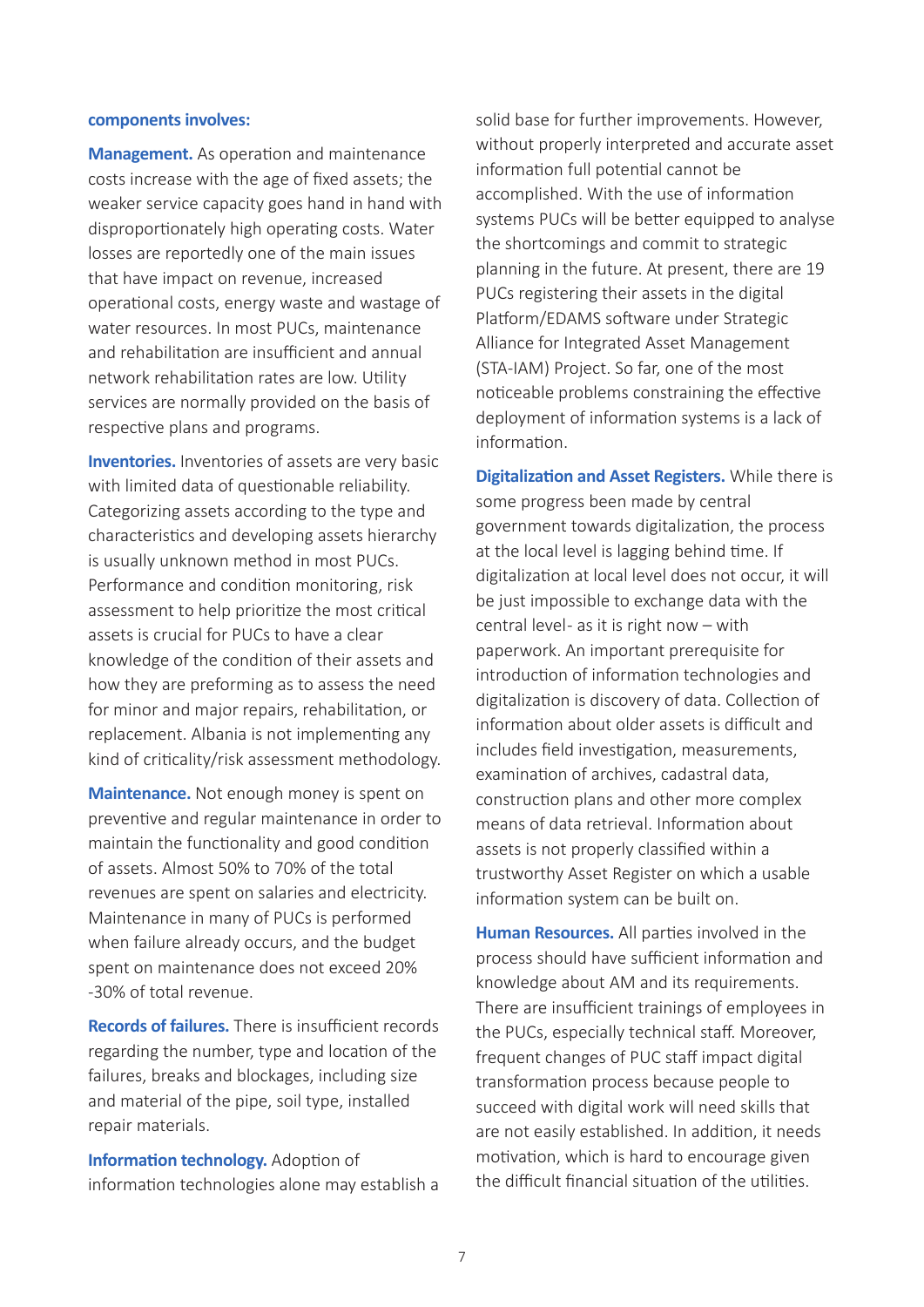Municipalities usually have their own strategic/development plans for the water and sanitation sector, which include strategic objectives for the longer period, for example 5-10 or even more years. There is also an obligation of PUCs to make their mid-term and short-term Business Plans regarding more specific operating activities with smaller

investments. PUCs in Albania usually make 5-year Business Plans, which contain measures and activities to be done in the following years. In most cases, these business plans could be understood as a "*wish list*", since the necessary budget for their implementation is not well and clearly presented. Furthermore, plans for future investments are not the result of evaluation.

# 2.2 SHUKALB Technical Capacities in Asset Management

Drawing on two decades of experience, some of the core elements of SHUKALB's approach in implementing successful asset management plans and programs includes helping its members to build strategic foundations, establish service levels and performance baselines, and to develop realistic and integrated capital and financial plans.

SHUKALB expertise is built on key professionals who have got long experience with the sector and who have participated in regional activities, networking, and best practice development, including International Standards for Asset Management Systems and ISO 55001.

SHUKALB is a resourceful unit that has all the competence needed for assisting PUCs members capture and analyse data about the assets themselves, the condition, location, and

real value of their assets, make smarter and cos-effective decisions, to better understand their largest risks and avoid critical failures within their water infrastructure

The utilities are continuously obtained with tailored advice and comprehensive capacity development assistance. SHUKALB has acquired the position of being the Albanian 'hub' for IAM best practice and capacity development when it comes to handing it over to LGUs/PUCs.

Furthermore, due to participation in various networks and regional initiatives the SHUKALB capacities and resources are further improved through the exchange of experiences with other countries of the region, including Bosnia and Herzegovina, North Macedonia, Montenegro, Serbia, and Kosovo.

# 2.3 SHUKALB a resource of established expertise and know-how

SHUKALB is currently in the implementation phase of the Project "Integrated Asset Management for Water Utilities in South Easter Europe", that came as a partnership between Deutsche Gesellschaft für Internationale

Zusammenarbeit GmbH (GIZ), Hydro-Comp Enterprises Ltd. Cyprus, and the International Association of Water Supply Companies in the Danube River Catchment Area (IAWD). The program is part of the Danube Learning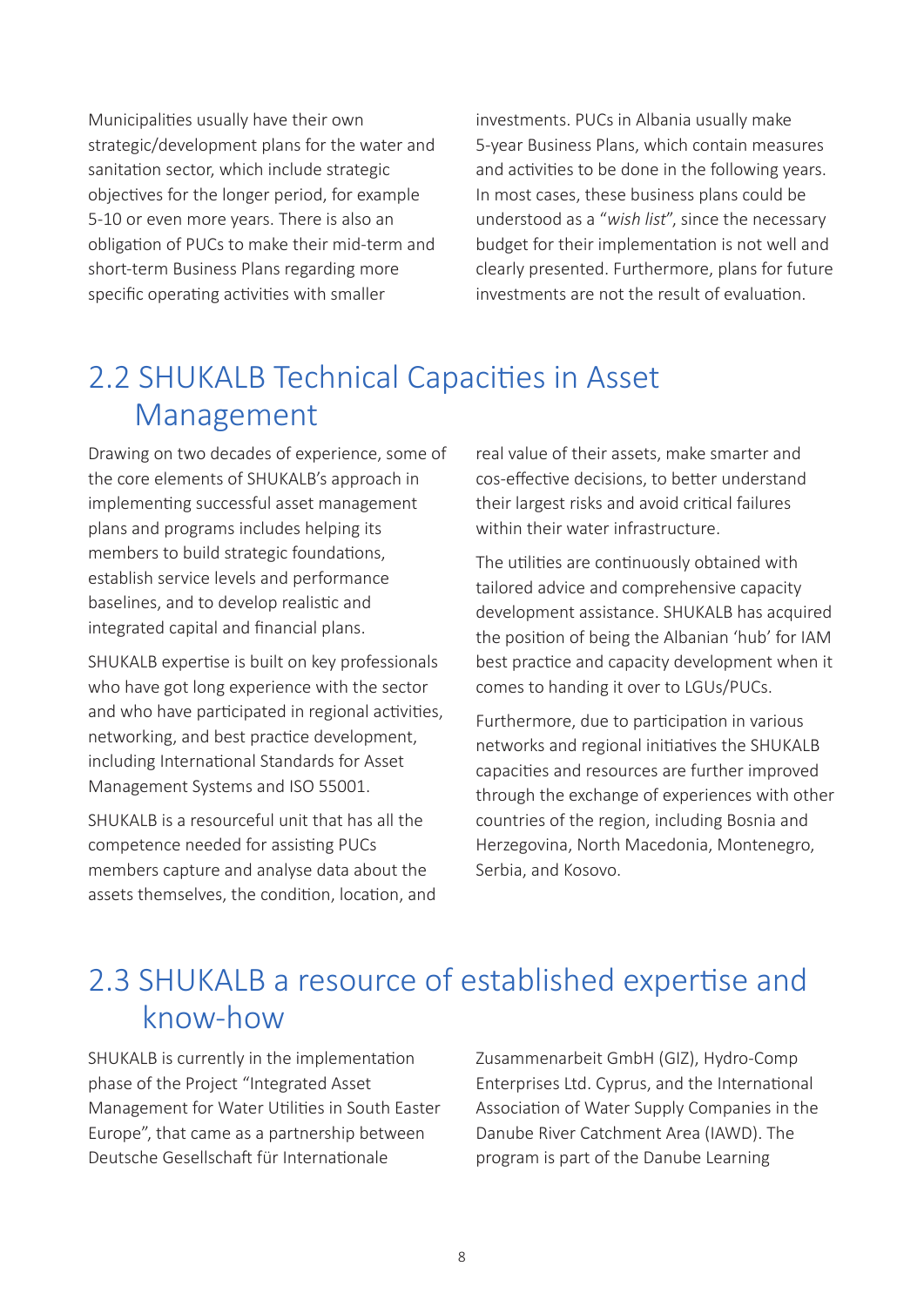Partnership (D-Leap), a regional, integrated, and sustainable capacity building initiative of national water utility associations and IAWD. Thanks to these initiatives, a valuable source of products and expertise has been made available to Water Utilities and the entire sector.

Aim of the project is to enable Asset Management Centres provide a capacity development services to the Utilities participating in the project to enable them carry out IAM activities through training, support and the provision of appropriate software and best practice methodologies.

package solution called EDAMS IAM software, which is a state-of-the-art tool for IAM. It is based on best practices. It is a tested and proven methodology that endues utilities to perform a full range of AM solutions.

IAM is a tool to accurately identify status of assets of the water supply and sewerage network. By becoming part of this program, PUCs are enabled to better manage the networks and plan for both types of investment capital and asset replacements. Proposed solutions are systematically introduced to the participating utilities through three stages:

The Program provides access to an innovative

|                                                                                                              | <b>Aim</b>                                                                                                                                                                                                                                                                          | <b>Modules</b>                                                                                                                                                 | <b>Results</b>                                                                                                                                                                                                                                                           |
|--------------------------------------------------------------------------------------------------------------|-------------------------------------------------------------------------------------------------------------------------------------------------------------------------------------------------------------------------------------------------------------------------------------|----------------------------------------------------------------------------------------------------------------------------------------------------------------|--------------------------------------------------------------------------------------------------------------------------------------------------------------------------------------------------------------------------------------------------------------------------|
| <b>Silver Stage:</b><br>GIS/<br>Network Data<br>Management                                                   | Network Data Management<br>constitutes a comprehensive<br>asset register for the utility<br>networks. It provides a<br>geographical network<br>database with proper<br>functionality for the<br>capturing, structuring,<br>maintenance and<br>management of all existing<br>assets. | · GIS/network data<br>management<br>• Advanced GIS/network<br>data management<br>(incl.network zoning)                                                         | • Systematic mapping of all<br>assets with factual and<br>reliable data and<br>geographical reference<br>· Consistent, consolidated<br>and validated data<br>repository allows easy<br>network assessment and<br>applicability of all functions<br>to business processes |
| <b>Gold Stage:</b><br>Maintenance<br>Management                                                              | Maintenance Management<br>for the improvement of<br>productivity and efficiency of<br>the maintenance function<br>and the improvement of<br>service delivery (less<br>breakdown time) through the<br>implementation of proper<br>business procedures and<br>work flows.             | · Maintenance<br>management<br>• Advanced maintenance<br>management                                                                                            | • Systematic condition<br>assessment of the whole<br>network<br>· Integrated work-flows and<br>business procedures<br>• Efficient sustainment of<br>infrastructure<br>• Cost control for<br>maintenance as biggest<br>cost centre                                        |
| <b>Platinum Stage:</b><br>Asset<br>Management<br>and<br>Distribution,<br>Non-Revenue-<br>Water<br>Management | Enable advanced Integrated<br>Asset Management functions<br>namely: (a) Commercial Data<br>Management, (b) Water<br><b>Quality Management,</b><br>(c) Distribution/ NRW<br>Management,<br>(d) Rehabilitation/<br>Maintenance Planning and<br>(e) Business Planning                  | · Commercial data<br>management<br>• Distribution/NRW<br>management<br>• Water quality<br>management<br>• Rehabilitation planning<br>• Infrastructure planning | • Maintenance and<br>rehabilitation plans to<br>minimize cost of asset<br>ownership<br>• Distribution Management<br>& Control of NRW<br>• Network rehabilitation<br>planning                                                                                             |

#### Table 1: Proposed solutions for PUCs introducing AM (ref: SEE AM Project)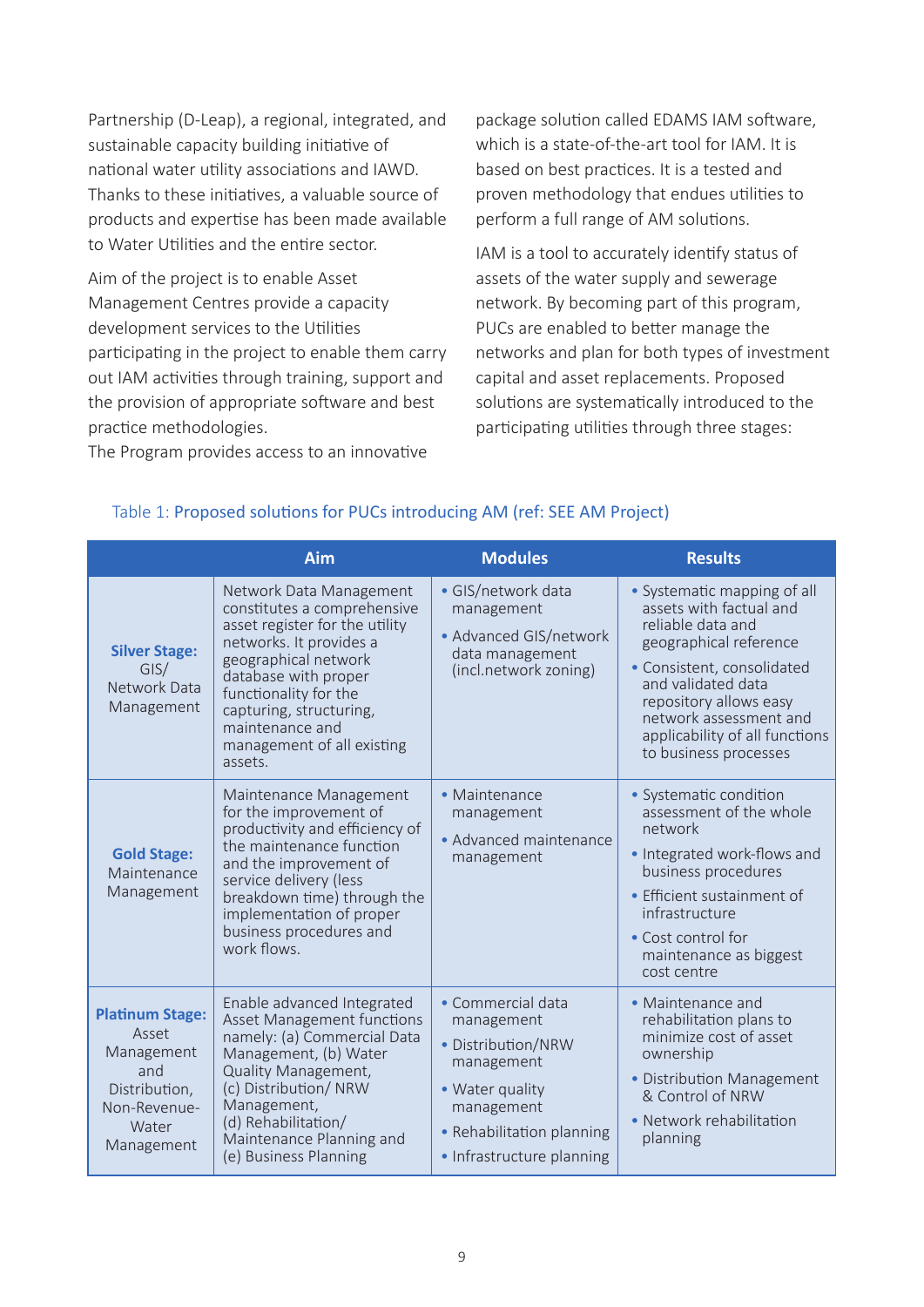Pinpointed benefits of LGUs/PUCs due to participation in the IAM Program is concisely represented in below table:

|                                                      | <b>Benefits for public</b><br>utility companies (PUCs)                                                                                                                                                                                                                                                                                                                                                                                                                                                                  | <b>Benefits for local</b><br>皿<br>government (LGUs)                                                                                                                                                                                                                                                                                                                                                                                                                                                                     |
|------------------------------------------------------|-------------------------------------------------------------------------------------------------------------------------------------------------------------------------------------------------------------------------------------------------------------------------------------------------------------------------------------------------------------------------------------------------------------------------------------------------------------------------------------------------------------------------|-------------------------------------------------------------------------------------------------------------------------------------------------------------------------------------------------------------------------------------------------------------------------------------------------------------------------------------------------------------------------------------------------------------------------------------------------------------------------------------------------------------------------|
| <b>Improved</b><br>management                        | · Identification and registering of the<br>existing assets managed by PUCs<br>• Improved steering through executive<br>assessment of status and development<br>of public utility and its services<br>• Improved value estimation for<br>calculation of asset depreciation<br>• Informed and improved strategic<br>decision making<br>· Improved cooperation and coordination<br>between PUCs and LGUs as the owners<br>of the local government units' assets<br>• Sustainable development of public<br>service provider | · Identification and registering of the<br>existing assets managed by PUCs<br>• Improved steering through executive<br>assessment of status and development<br>of public utility and its services<br>• Improved value estimation for<br>calculation of asset depreciation<br>• Informed and improved strategic<br>decision making<br>• Improved cooperation and coordination<br>between PUCs and LGUs as the owners<br>of the local government units' assets<br>• Sustainable development of public<br>service provider |
| <b>Better</b><br>services                            | • Improved customer services<br>• Better water supply (with respect to<br>water pressure and quality)<br>• Faster response to maintenance<br>problems and more effective<br>emergency and crisis management<br>• Allowing to expand supply coverage                                                                                                                                                                                                                                                                     | • Continuity and quality of critical public<br>services<br>• People-oriented local government<br>units' services<br>• Satisfied clients - happy citizens                                                                                                                                                                                                                                                                                                                                                                |
| <b>Financial</b><br>benefit                          | • Reduced operating costs<br>• Higher revenues<br>• Reduced personnel costs due to<br>improved personnel equipment<br>· Price for water services based on<br>realistic costs<br>• Lower annual rehabilitation and<br>maintenance costs<br>• Better planning for future investments                                                                                                                                                                                                                                      | • Financial asset valuation: The local<br>government units knows what assets<br>with what value it owns<br>• More favourable water prices through<br>economic and client-friendly pricing<br>• Price for water services with complete<br>depreciation for asset maintenance and<br>rehabilitation                                                                                                                                                                                                                       |
| <b>Higher</b><br>creditworthiness                    | • A precise balance sheet, reports on<br>water quality, water audit reports and<br>more precise budgets for operating<br>costs and necessary investment costs;<br>. Improved financial performance of the<br><b>PUCs</b>                                                                                                                                                                                                                                                                                                | • Attain grant and loans from<br>international donors<br>· Improved creditworthiness based on<br>reliable data, efficient asset<br>management, reliable service delivery<br>and affordable services                                                                                                                                                                                                                                                                                                                     |
| <b>Enhanced</b><br>compliance<br>and<br>transparency | • Data captured in standard procedures:<br>easy reporting<br>• Automated assessment of regulative<br>requirements                                                                                                                                                                                                                                                                                                                                                                                                       | . Rules and regulations are more easily<br>monitored and met                                                                                                                                                                                                                                                                                                                                                                                                                                                            |

# Table 2: Benefits due to participation in IAM program (ref: SEE AM Project)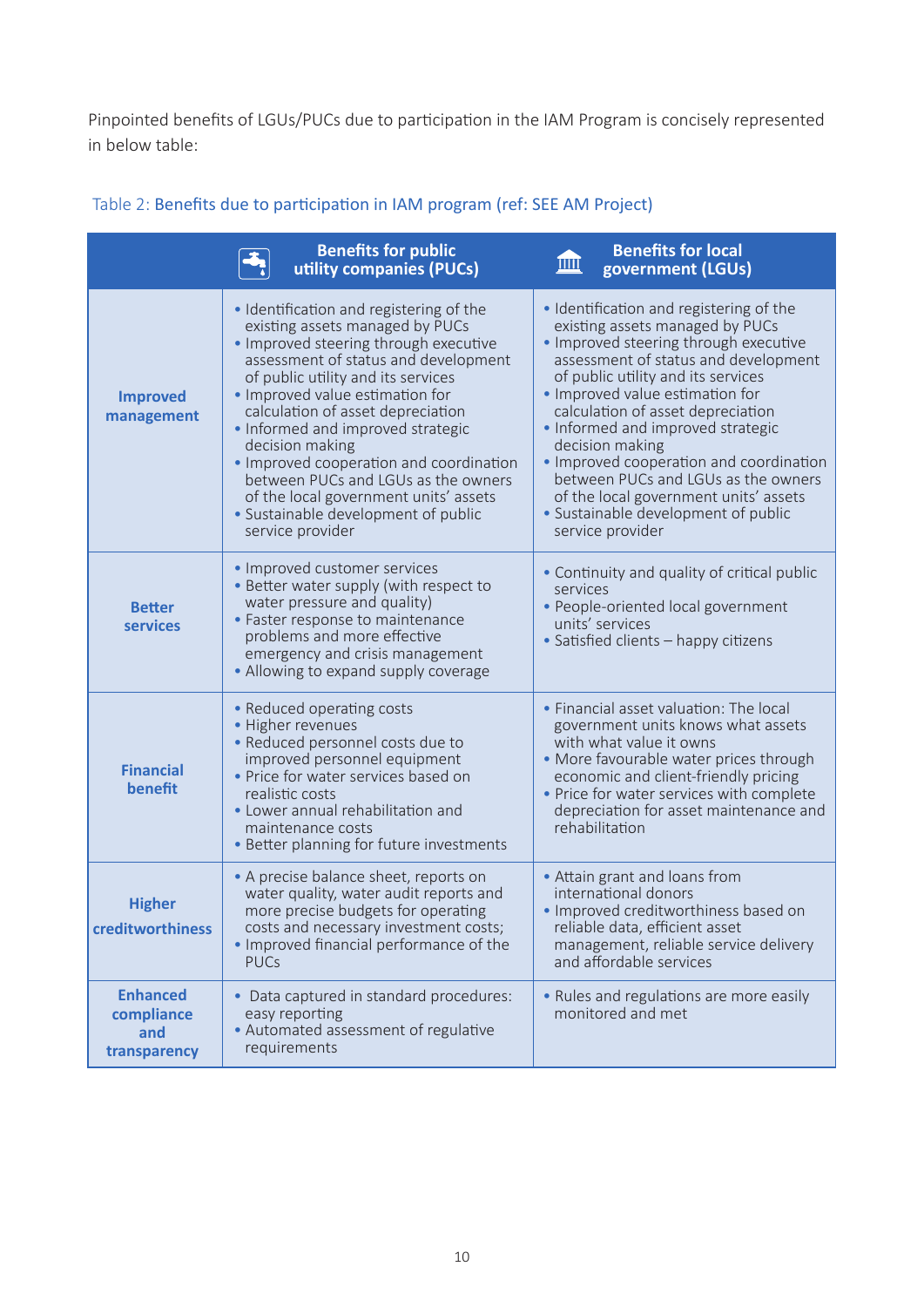# Policy Options 3 | Policy Options

Decentralization process is very complex embracing all sectors, including the water sector, which one is also under the impacts that other reformation processes have on it, such as for example the implementation of the new territorial reform, alignment with EU standards and requirements, and e-Governance innovation and digitalization, that are irreversible and evolutionary shaping trends of extremely high velocity. Sustaining water systems requires **application of information technologies**. The latest has become essential in improving water management and water use efficiency. It integrates capital assets with **asset management**, water network management, as well as with financial management and planning. Innovative IAM software solutions have already been made available in Albania enabling the utilities to register their assets in a single platform and access technical and financial information whenever necessary.

There is a long history of donor engagement in Albania's Water Supply and Sanitation (WSS) sector. Currently there are **several active donors and International Financial Institutions (IFIs) supporting the development of the water and sanitation sector in Albania.**

Government and international commitments have been made to extend WSS service in Albania from various supporters such as: KfW, GIZ, World Bank (WB), the European Investment Bank (IEB), the European Bank for Reconstruction and Development (EBRD), and from other bilateral donors- Italy, Japan, Austria, Sweden, Switzerland, United Nations (UN) to upgrade and extend WSS services in Albania. Part of their contribution is focused on

institutional development and improvements, although **there is room for better coordination**  and synergy among actors (donors, state agencies, implementing agents, and beneficiaries) in the way these commitments are implemented.

In circumstances when financial situation of PUCs is not satisfactory and their daily management is faced with heavy financial burdens, the asset management process should be considered a long run priority for the water the sector. This would require **local administration link with sectorial plans in field of water and sanitation by including in respective business plans, earmarked budgets set for AM purpose.** 

**There are insufficient trainings to the employees in the PUCs, especially related to technical staff.** Even though Albanian PUCs staff is familiar with objectives, strategies, plans, service standards, procedures for responding to consumer complaints as well as incidents, **it should be noted that they have insufficient information on AM.** Evaluation of employees is conducted annually in terms of the realization of the plans and objectives, but the performance of staff should be increased among departments. Special emphasis should be put on asset management.

## **For obtaining good results on implementation of AM these specific approaches should be**

**considered:** improved budgeting; strengthening internal capacity and expertise in terms of human resources, know-how. Drawing on two decades of experience SHUKALB can help PUCs improve asset management practice by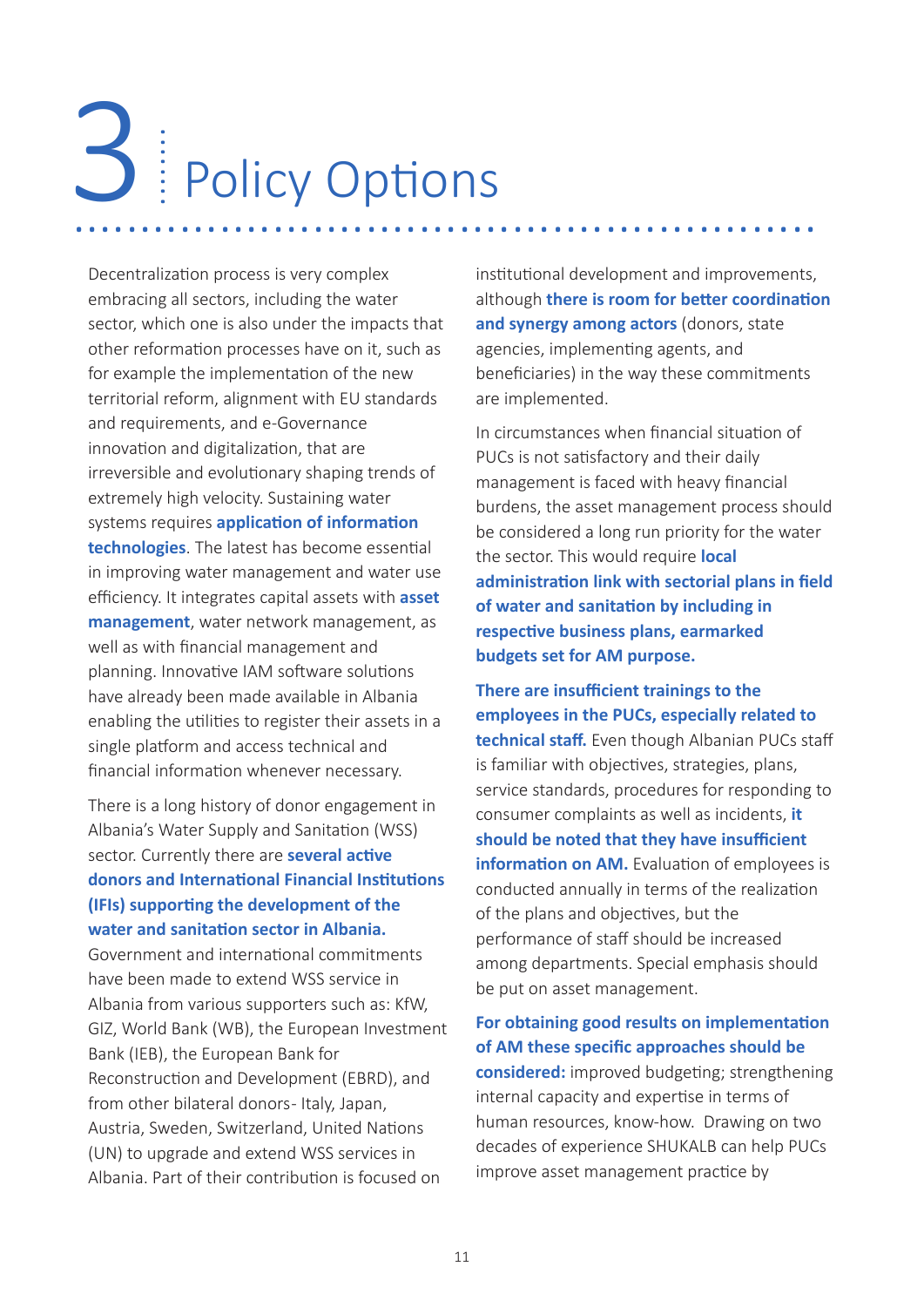developing their capacities to meet the required level of performance, in the most cost-effective manner.

**Successful IAM practices** will allow utility managers to proactively rehabilitate or replace system components on a continual basis rather than waiting to repair failing or damaged assets when it is considerably more expensive and disruptive to system operations. The choice of the type of intervention should be determined based on the condition and performance of assets, whereas the priority and timing of intervention is determined based on risk assessment.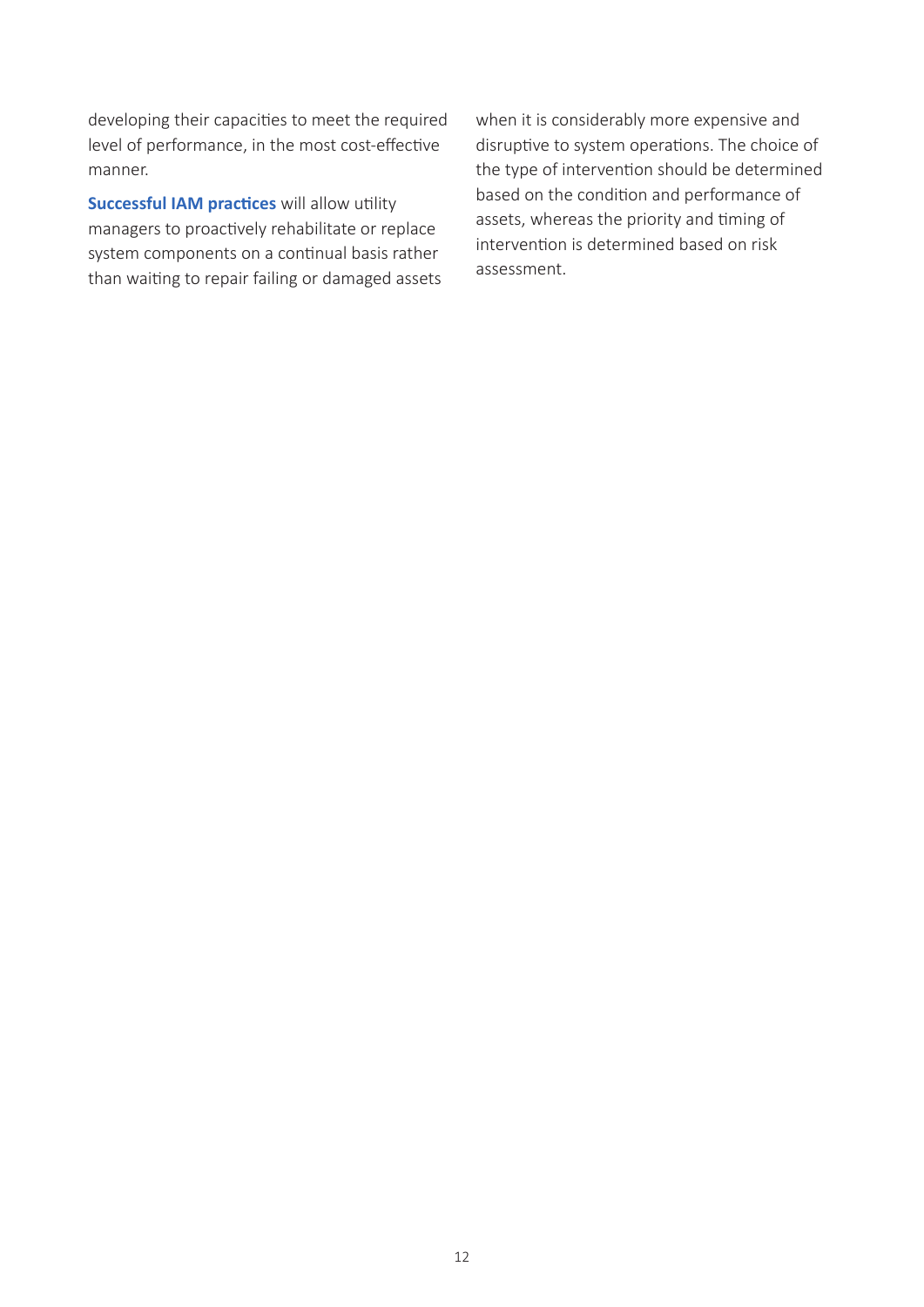# Policy Statements 4 4 Policy Statements

The current global pandemic and digitalization trends are proving every day that digital transformation and digital solution **are not only a nice - to have, but a must – have for water utilities.** To build a sustainable water future it is necessary not only to have the adequate infrastructure, but also control in advance what is going to happen and why; what financial implications are going to appear and what planning will require. Benefits of digital transformation involve contingency of plans and transparency with citizens. Various Donors and IFIs past investment, included significant support (more than hundred Million EURs) in capital infrastructure for the water sector, Albania. The statement is going to make three important highlights:

i) **Donor programs are the enablers of digital transformation in water,** as it is a costly contemporary process that is explored through a rapidly growing field.

ii) **Importance of digital platforms needs to further be reflected through donor support. IAM practice** will have to be combined with

Donors' capital investments projects, to help utilities advance their service to an upper level. Furthermore, in more concrete and practical terms this would mean for donors engaged in water work in Albania to hand over their investments to end beneficiaries by stating in contractual provisions of respective agreements a clear **requirement stating that assets will have to be entered into IAM software by PUC staff.**

iii) **Donors could play out roles** to digitalization to a larger extend than simply twist own investment with IAM. They can provide a **larger** 

**scale of support for LGUs/PUCs** to enable them buy IAM software products and benefit from AM capacity development programs offered by SHUKALB. To conclude with this, management of assets in the long run, calls for support from donors on AM to be included in their plans, along with transition phase that usually follows investment, in order for the water sector to continue consolidating.

**Donors can play an important role in promoting the approach that efficient and effective management of water and wastewater systems** is essential to ensure long-term sustainability, resilience, and security, **that is where Water Sector Asset Management capabilities come in.** Donors are in the position to promote the IAM concept to their development partners, provide financial support for capacity development, harmonize their procedures in line with utilities' needs, and offer their own national experiences where relevant.

In frame of fiscal decentralization, it is the local authorities not the sector ministries that determine allocations to WSS relative to other priorities. Funds from central government are not always ring-fenced for a specific sector when they arrive in local offices. **WSS actors and advocates have to work for the inclusion of WSS programs in local work plans,** which drive the budgeting process. This implies a focus on IAM products (EDAMS software) and development of capacities at PUC level on IAM best practice. EDAMS IAM software provides a graphical overview of water distribution network and its constituent elements with specific technical elements. It helps PUCs with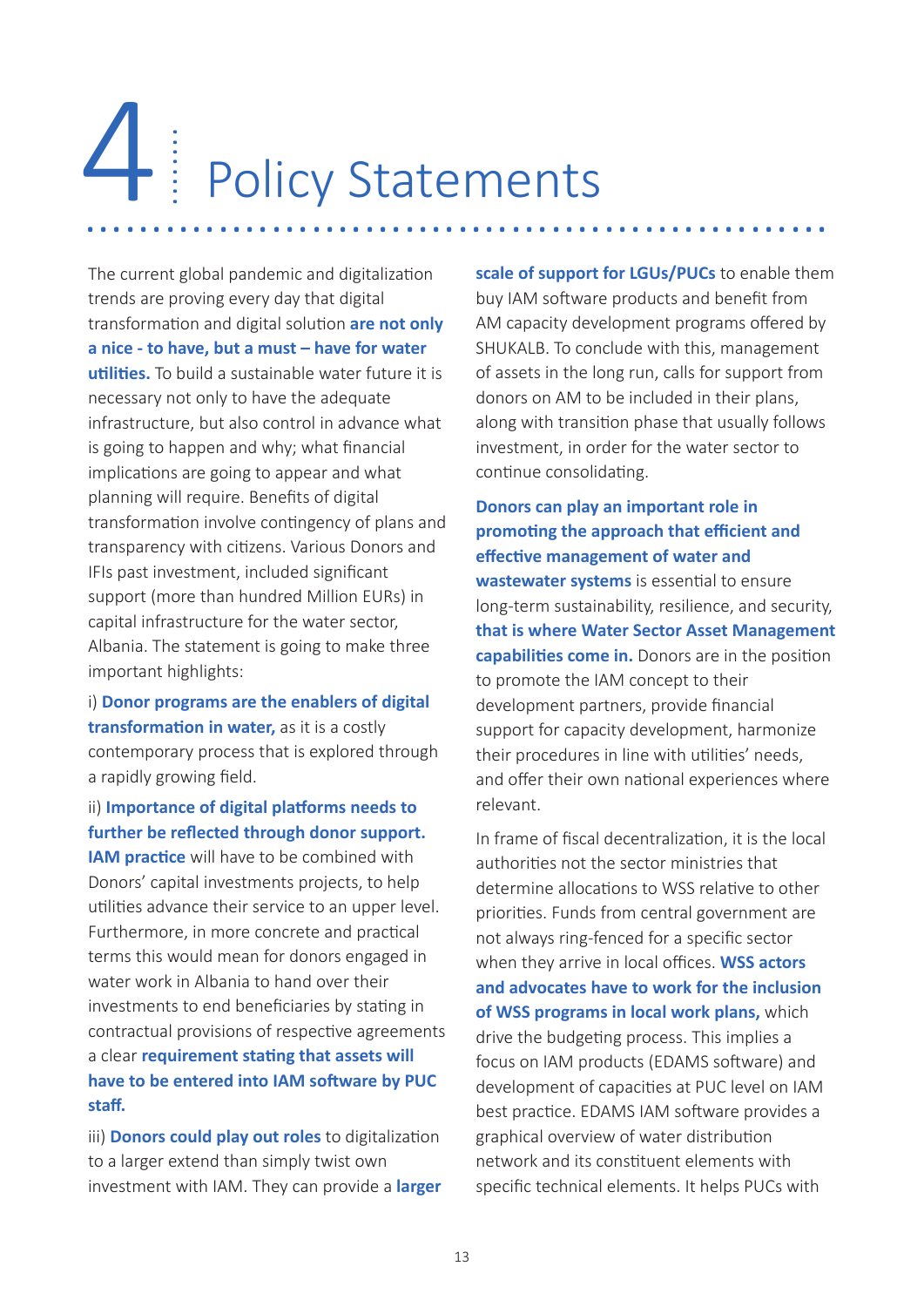operation and maintenance management and facilitates the identification of future investment needs.

Introducing the AM concepts at all levels (LGUs/PUCs) as well as assigning clear lines of responsibilities for asset management tasks is required. Human resources constitute a part of asset management system that enables implementation of all asset management practices, definition of required knowledge and competence of staff, and understanding a need for training. The premise of successful asset management is that all parties involved in the process have sufficient amount of information and knowledge about asset management and its requirements.

**Municipalities and Public Utilities should consider developing together a long-term Strategic plan for utility services,** based on detailed analysis of the condition of the existing systems, the level of service it provides and future demands and requirements of all

#### customers. **Special emphasizes will have to be put on IAM.**

Municipalities and public utilities should be able to understand **that appropriate asset management practice expanded at company level helps their soundness and improve financial management,** therefore there is need that alliance for **IAM practice** be downscaled from country level to municipal level.

#### **Capacity development at PUC level** is

important to open the way to "bottom up" planning on asset management, as that is where implementation of asset management plans has its real test. The absorptive capacity of WSS for financial resources needs to grow: It is often limited due to weak project preparation and poor capacity for implementation. However, SHUKALB can assist PUCs with capacity building in various aspects, including project cycle, financial management, and asset management.

#### **Message of Policy Paper:**

Donors' development assistance and other forms of aid that subsidize most **capital investment** for the provision and financing of water sector in Albania (as a source of finance and capacity development) should consider to better align their Strategic Financial Plans, **(SFPs)** with Sector Wide Approach Plans, **(SWAPs)**; and draw on SHUKALB's domestic experience where relevant in the field of **the field of asset management,** to enable PUCs apply **integrated information technologies** which has become essential in improving water management and water use efficiency.